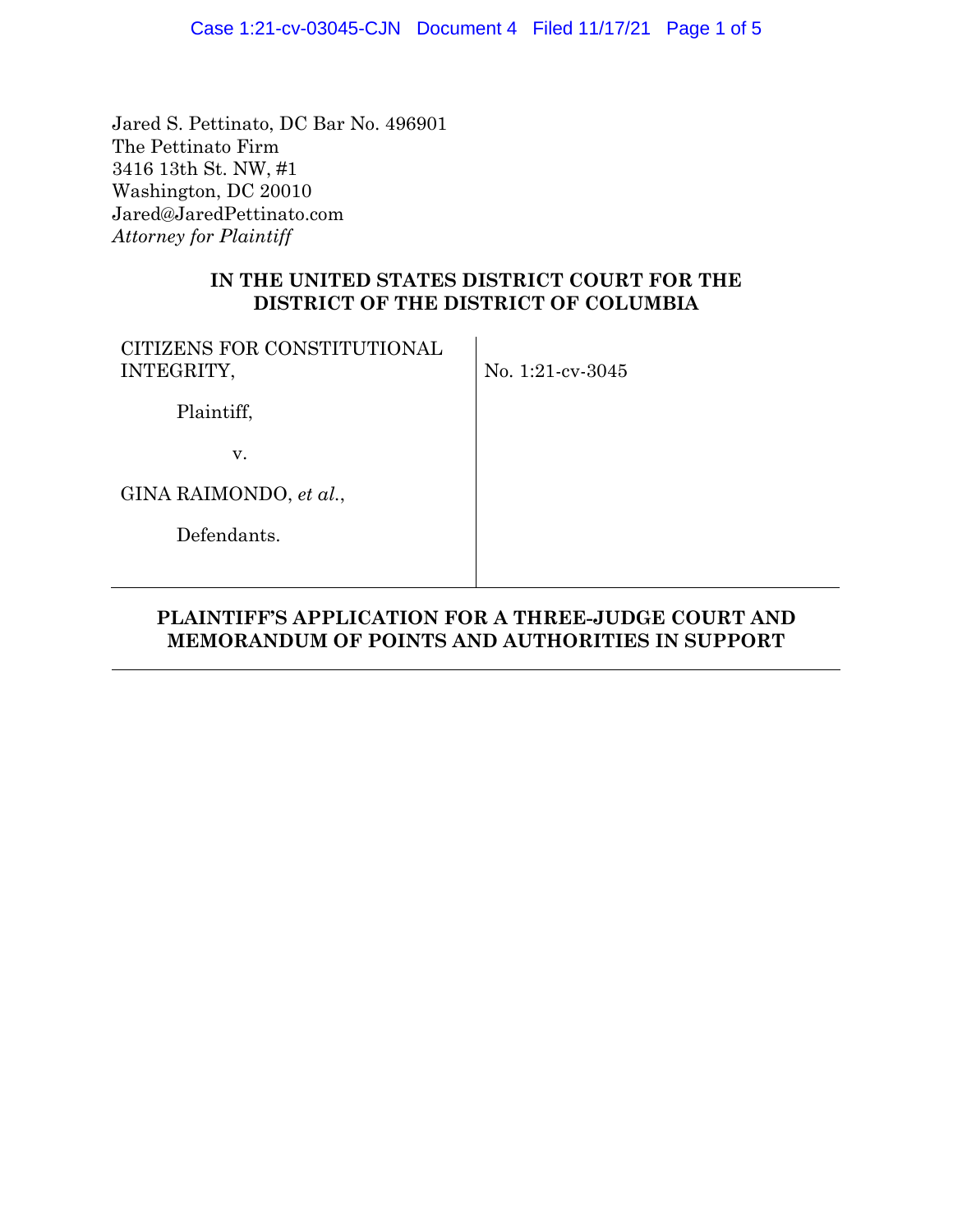## Case 1:21-cv-03045-CJN Document 4 Filed 11/17/21 Page 2 of 5

Under LCvR 9.1, Plaintiff Citizens for Constitutional Integrity (Citizens) hereby applies for a Three-Judge Court under 28 U.S.C. § 2284(a). Citizens claim that Defendants, the Census Bureau, the Department of Commerce, Secretary of Commerce Gina Raimondo, and Acting Director of the Census Bureau Ron Jarmin (collectively, Census), violated the Fourteenth Amendment by incorrectly apportioning seats in the U.S. House of Representatives among the states. Compl. ¶¶ 55-65, ECF No. 1.

When a plaintiff presents an application for a three-judge court, "the judge to whom the request is presented" may examine the allegations in the complaint to determine whether the case qualifies under Section 2284(a)—"no more, no less." 28 U.S.C. § 2284(b)(1); *Shapiro v. McManus*, 1577 U.S. 39, 44 (2015) (alteration omitted). If it qualifies, Section 2284(b)(1) directs the judge to "immediately notify the chief judge of the circuit, who shall designate two other judges, at least one of whom shall be a circuit judge."

This case qualifies for a three-judge court under Section 2284(a) because it "challeng[es] the constitutionality of the apportionment of congressional districts . . . ." *See Utah v. Evans*, 182 F. Supp. 2d 1165, 1167 (D. Utah 2001), *aff'd* 536 U.S. 457; *see also Dep't of Commerce v. Montana*, 503 U.S. 442, 446 (1992). Specifically, Citizens for Constitutional Integrity claims that, in April 2021, Census violated the Fourteenth Amendment, Section 2, when apportioning representatives among the states under 13 U.S.C. § 141 and 2 U.S.C. § 2a. Compl. ¶ 55-65.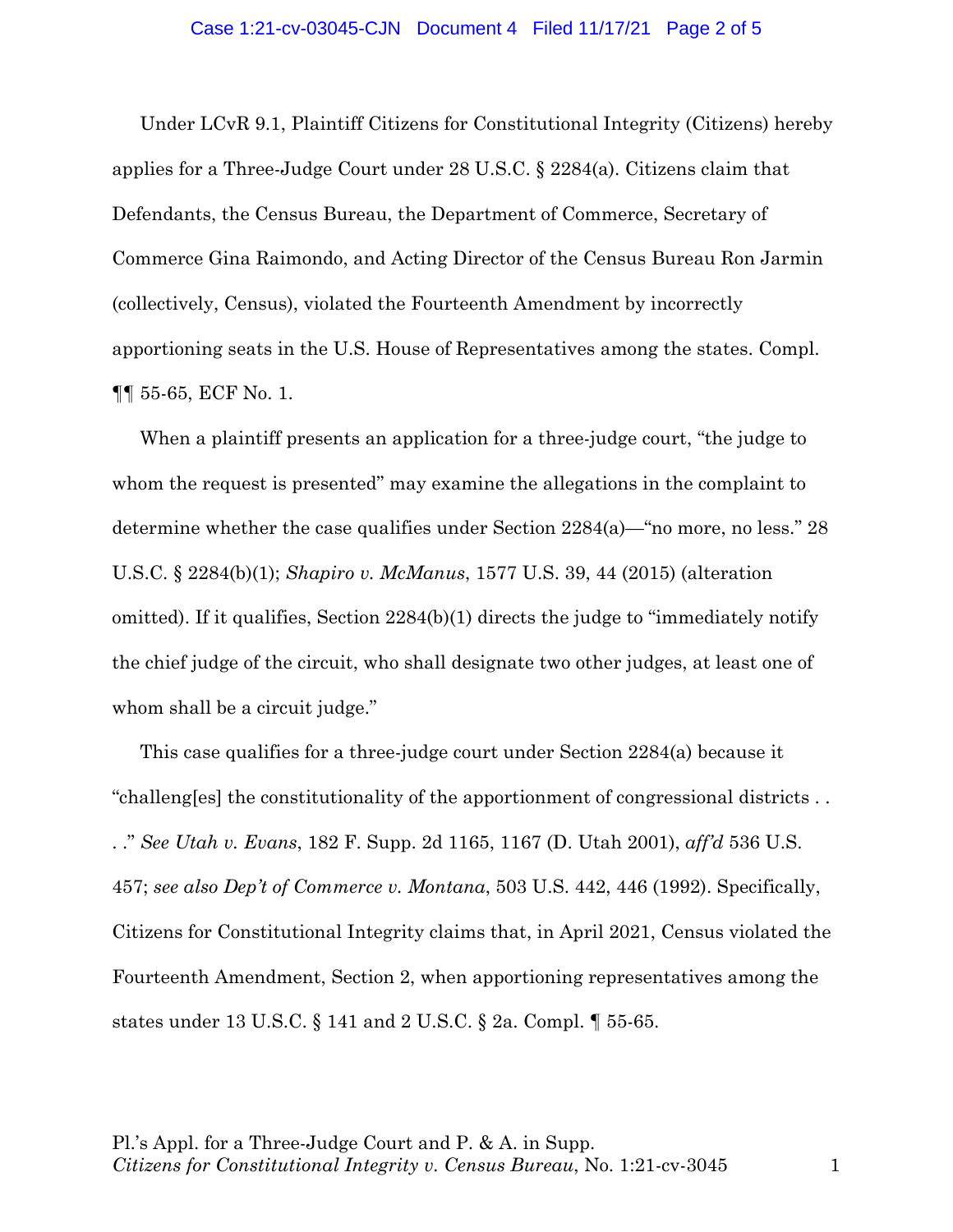When states deny or abridge their citizens' rights to vote, the Fourteenth Amendment requires Census to calculate the states' basis of representation and to distribute seats based on that state's basis of representation, instead of its enumerated population.1 The Fourteenth Amendment describes the formula for calculating the "basis of representation" as equal to the actual enumeration multiplied by the percentage of citizens who can vote (plus citizens who cannot vote because of a criminal conviction). *See* Compl. ¶ 26. Generally, if only X percent of a state's citizens can vote (again, plus citizens who cannot vote because of a criminal conviction), the Fourteenth Amendment allows Census to count only X percent of the state's residents when apportioning seats among the states. *See id.* ¶ 27. The Fourteenth Amendment requires Census to use that basis-of-representation figure when apportioning seats according to the method of equal proportions. *See* 2 U.S.C. § 2a; Compl. ¶¶ 21-24 (describing that method).

<sup>1</sup> Representatives shall be apportioned among the several States according to their respective numbers, counting the whole number of persons in each State, excluding Indians not taxed. But when the right to vote at any election for the choice of electors for President and Vice President of the United States, Representatives in Congress, the Executive and Judicial officers of a State, or the members of the Legislature thereof, is denied to any of the male inhabitants of such State, being twenty-one years of age, and citizens of the United States, or in any way abridged, except for participation in rebellion, or other crime, the basis of representation therein shall be reduced in the proportion which the number of such male citizens shall bear to the whole number of male citizens twenty-one years of age in such State.

U.S. CONST., 14th amend., § 2. The Nineteenth and Twenty-Sixth Amendments, respectively, deleted "male" and replaced "twenty-one" with "eighteen." *See Evenwel v. Abbott*, 136 S. Ct. 1120, 1149 n.7 (2016) (Alito, J., concurring); *Breedlove v. Suttles*, 302 U.S. 277, 283 (1937), *overruled on other grounds* by *Harper v. State Bd. of Elections*, 383 U.S. 663, 668-69 (1966).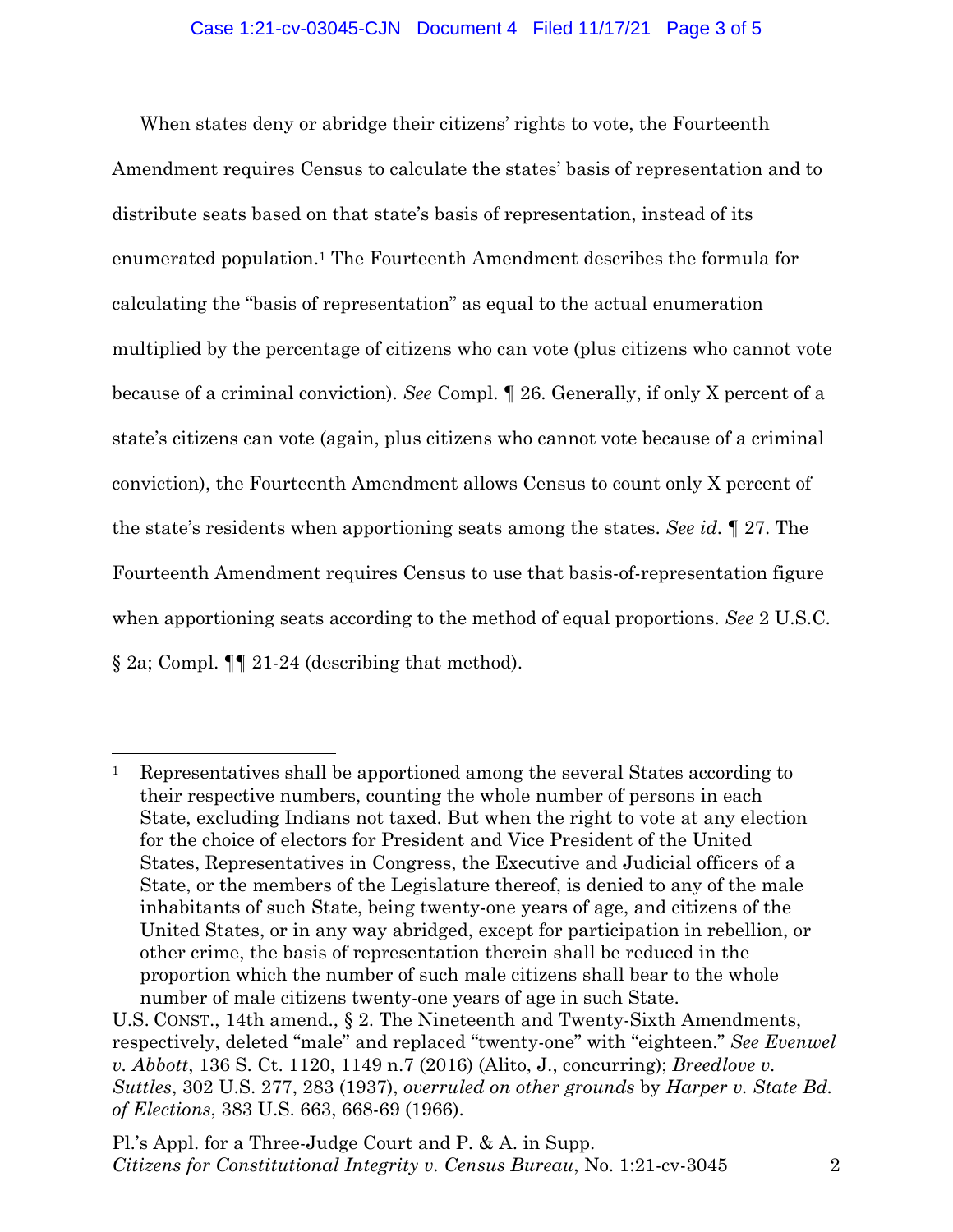## Case 1:21-cv-03045-CJN Document 4 Filed 11/17/21 Page 4 of 5

If Census had done its work, it would have found several states denying their citizens' right to vote. Compl. ¶¶ 45-47. States draw the line between citizens who can vote and who cannot by maintaining a voter registration list. *Id.* ¶¶ 43-44. Citizens not on the list cannot vote, so states deny those unregistered citizens the right to vote. *Id.* The Fourteenth Amendment required Census to use that data to calculate each state's basis of representation, discounted for voter registration rates, and to apportion seats accordingly. Census did not do so. *Id.* ¶¶ 42, 57. If it had complied, Census would have moved seats from states like Colorado and Indiana to states like New Jersey and Virginia. *Id.* ¶ 48.

Many states also abridge even already registered citizens' rights to vote by requiring them to present photo voter identification at the polls. *Id.* ¶ 49. Wisconsin's photo voter ID law, in particular, required forms of identification that 300,000 registered voters lacked. *Id.* ¶ 50. That law abridged those citizens' rights to vote. Therefore, the Fourteenth Amendment required Census to calculate Wisconsin's basis of representation after subtracting 300,000 from its number of citizens who can vote. *Id.* ¶¶ 53, 58. Again, Census did not do so and thereby violated the Fourteenth Amendment. *Id.* ¶¶ 42, 56-58. If Census had complied with the Fourteenth Amendment, it would have moved seats from Wisconsin to New York. *Id.* ¶ 53.

On its face, the Complaint asserts that the current apportionment of U.S. House of Representative seats among the states violates the Constitution. Therefore, Section 2284(a) requires this Court to convene a three-judge panel.